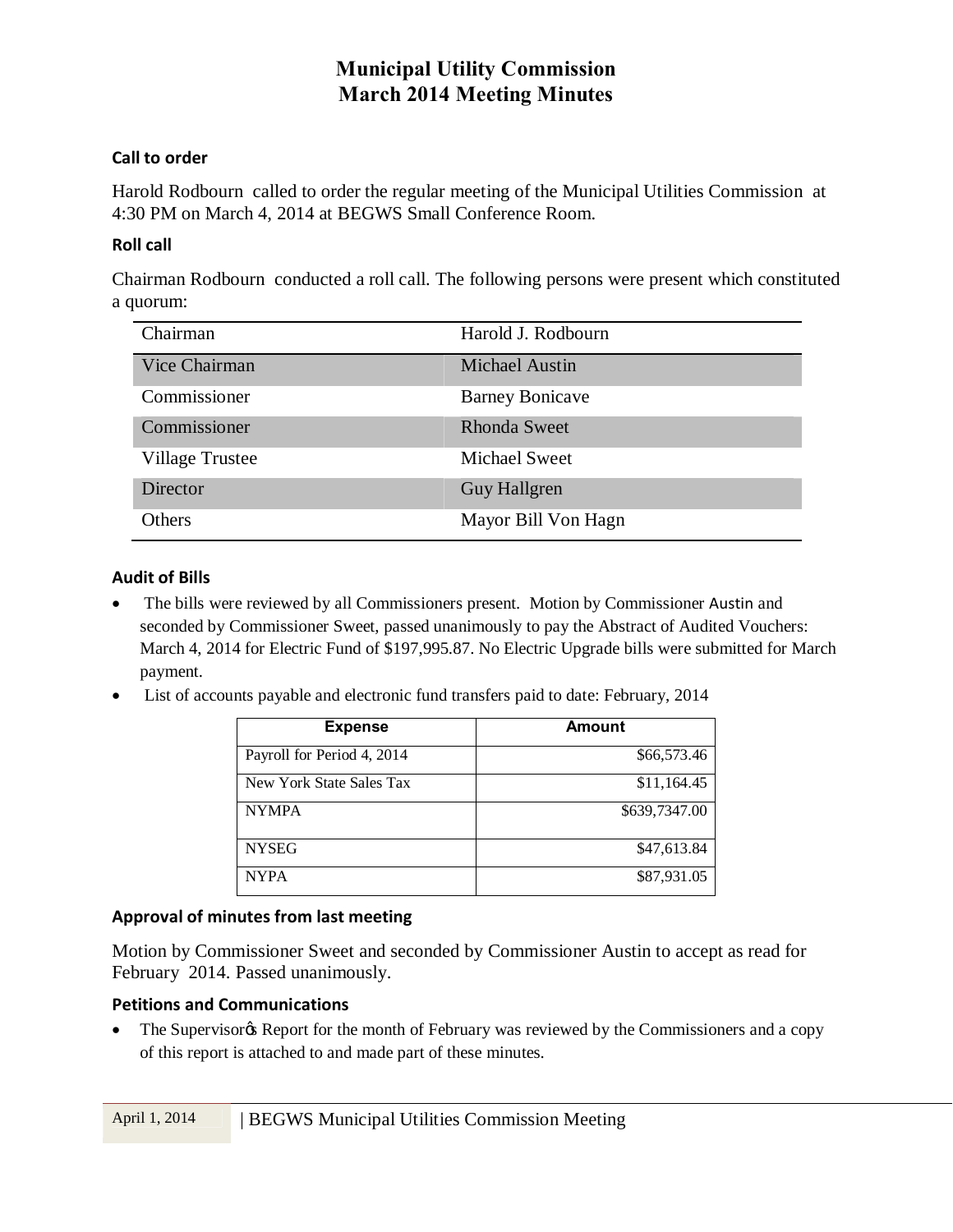- The MUC received correspondence from the New York Power Authority (NYPA) that they continue to be concerned about the river flows projected for 2014. Current estimates are for sufficient generation capacity for March 2014.
- · Director Hallgren submitted request to approve Union Contract language for publication. The MUC has requested the Village Attorney review the contract. Director Hallgren is authorized to sign the contract after review by the Village Attorney. Motion by Commissioner Bonicave and seconded by Commissioner Austin. Passed unanimously.
- · Director Hallgren submitted request to ratify Union Memorandum of Agreement
- MUC Stipend 6 Chairman Rodbourn stated that all 5 commissioner need to review. Request made to include this in 2014-2015 budget. Director Hallgren stated the maximum allotted amount was added to the budget. This discussion is to be tabled until budgets are presented in April and May.
- Bill Paying Session Chairman Rodbourn has inquired about changing the bill paying session normally scheduled for 8AM on the third week of the month to another time. Director Hallgren inquired whether one session per month would work as part of the MUC meeting on the  $1<sup>st</sup>$  Tuesday of the month. The MUC has requested Director Hallgren to review the recommendations of the 2010 NYS Comptrollers report and report back to the MUC.
- Travel Policy Change request 6 Director Hallgren made a request to the change language in the travelers meal section of the travel policy. The meal rate is for \$50 per day (tips included). Itemized receipts are required. . Motion by Commissioner Austin and seconded by Commissioner Sweet. Passed unanimously.

### **Accounting Department**

- · The budget variance report, operating spending report, and BEGWS contract expenditures report were submitted by Director Hallgren for review. These new reports will be used to identify risks in both spending and income as well as identify trends such that adjustments can be made to spending to ensure the organizations financial health.
- RAN Request \$440,000 request for funds to offset increased energy cost cash flow issues was approved by Village of Bath Board. Financing has been accepted by 5 Star Bank. Village Attorney McAllister is drafting bank closing documents and processing is imminent.

### **Electric Department**

- Director Hallgren provided an update of the Electric Upgrade project. A schedule of tasks was presented showing the progression to work to be completed. The MUC inquired how the conversion portion of work would impact the Village of Bath residents and businesses. It was stated that a communication plan was needed to inform the public on what they could expect for power outages as a result of the project. Director Hallgren said he would request a copy of the sequencing plan from Oc Connell Electric and formulate a communication plan.
- A summary of the Valentine & Day 2014 Power Outage was submitted to the MUC for review.

### **Service Department**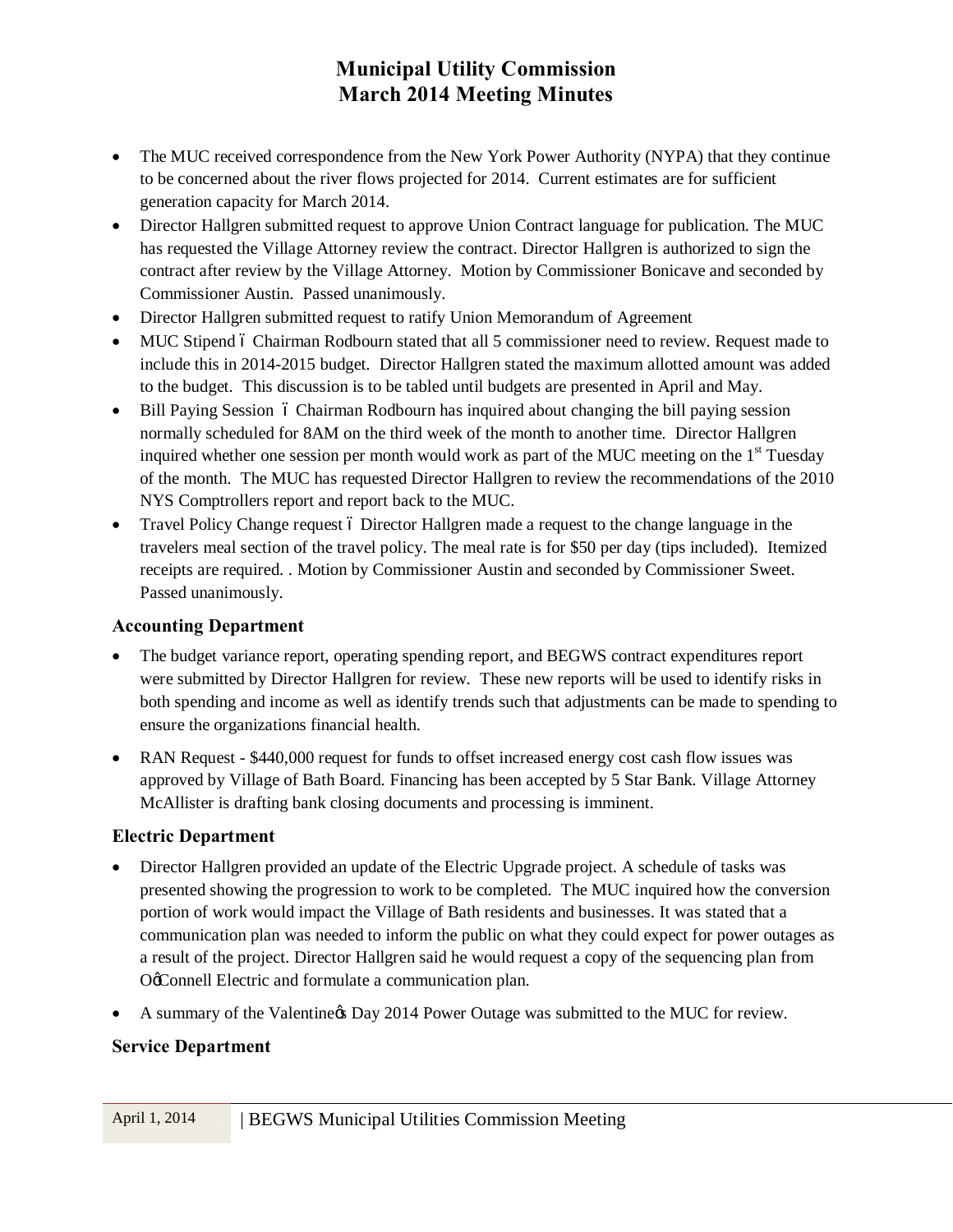- The Liberty Street Gas Main Project is in planning phase now. Chairman Rodbourn suggested looking into replacing the Waste Water and Water systems as well. Director Hallgren said he would ask the Supervisors for their thoughts on this and check into this inquiry.
- PSC Case Order 6 11-G-0565 6 Director Hallgren reviewed the PSC Order related to perform a risk assessment due to a explosion in the Town of Horseheads of a NYSEG customers home.

#### **New Business**

- · Trash hauling will be changing to another vendor. The Village of Bath has awarded URDA trash hauling a contract for removal of BEGWS and Village trash. V
- The Village is proceeding with a parking lot paving project to be done this year. Lighting is a concern here and a request will be made to engineer and install some lighting to improve lighting in currently dark areas.

#### **Executive Session**

· Mayor Von Hagn made request to into Executive Session. Motion made by Commissioner Bonicave seconded by Vice Chairman Austin at 5:35PM to go into executive session to discuss personnel issues. Passed unanimously. Motion made by Vice Chairman Austin seconded by Commissioner Bonicave to leave executive session at 5:42PM. Passed unanimously.

#### **Adjournment**

Harold Rodbourn adjourned the meeting at 5:43 pm.

Minutes submitted by: Guy Hallgren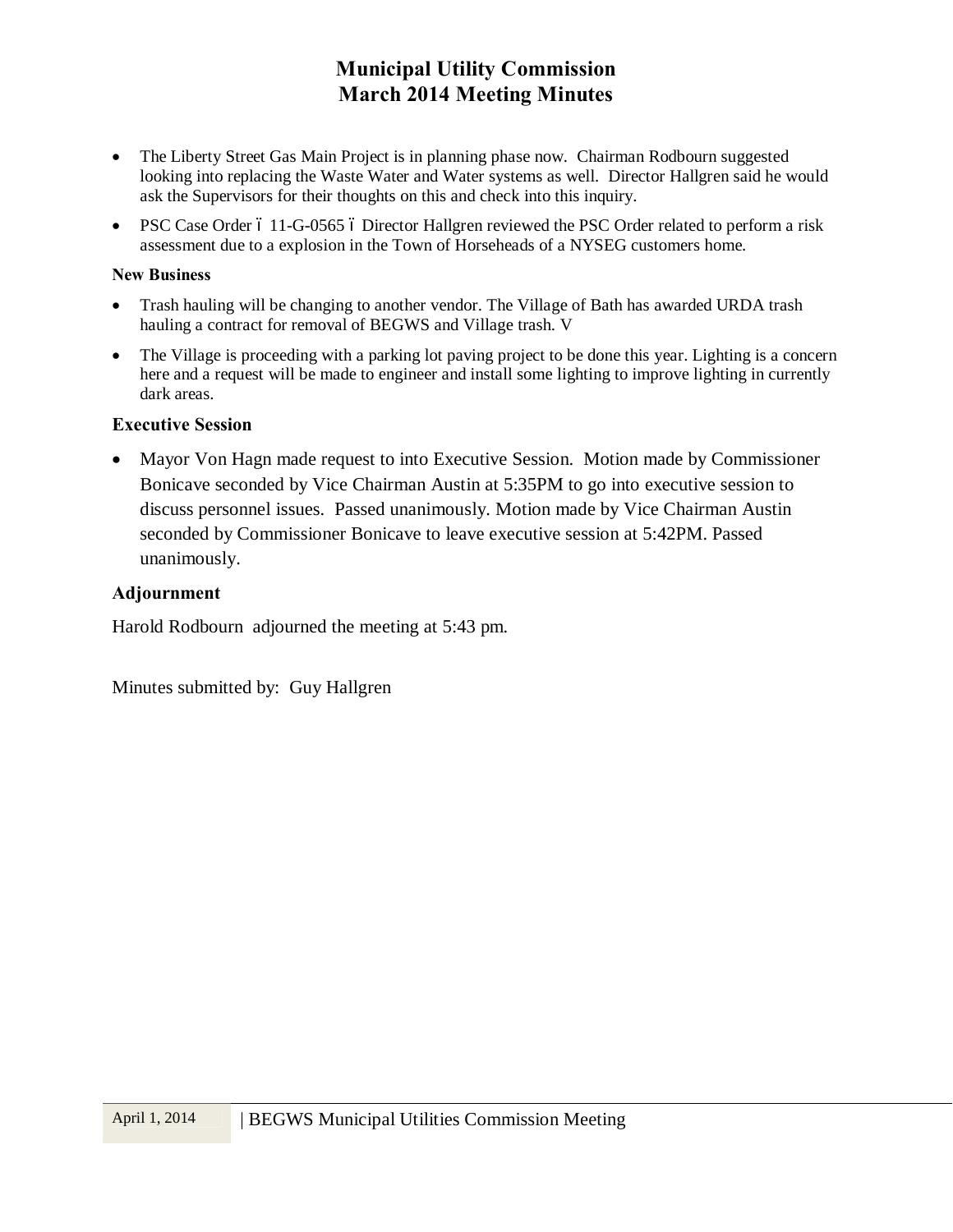# **BEGWS Supervisor Reports for February 2014 Accounting/Commercial Office/Meter Reading**

- · During the month BEGWS accounting staff completed and filed both the Calendar Year 2013 Gas Distribution Annual Report for the DOT Office of Pipeline Safety and the Annual Report of Natural & Supplemental Gas Supply & Disposition for the Energy Information Administration.
- · Continued working on the 2014-2015 Budget.
- · Updated the 2013-2014 projected to budget variance report.
- On February  $6^{th}$ , Jim Housworth & Director Hallgren traveled to Syracuse to attend the NYMPA special meeting that addressed the increase in NYMPA rates.
- · Calculated retro payments due to union employees and then Jim Housworth met with Kelly Comfort and Andrew Burdin of the CSEA to reconcile.
- · Throughout the month the accounting staff gathered information for Frank Radigan of the Hudson River Energy Group pertaining to the Electric and Gas rate cases and the outstanding gas LAUF issue.
- On February 19<sup>th</sup> Jim Housworth met with Frank Radigan of the Hudson River Energy Group to review the data for the Electric and Gas rate cases.
- · During the month of February \$5,318.72 was spent on the Electric Upgrade Project for engineering.
- · No QRS cases of a customer complaint were filed with the NYS PSC during the month of February against BEGWS.
- · Month to date 6,575 meters have been read out of a possible 7,242. This is a 90.8% reading rate so far this month, with 1,821 meters still scheduled to be read. Percentage of meters not read by department are: Electric 5.2%, Gas 13%, & Water 14.4%. The primary reason for not getting a read is a lack of access to the meter and no coverage when a Meter Reader is off is another contributing factor.

Jim Housworth, Accounting Supervisor

## **Overhead Line Department**

- · Repaired 20 Street lights and Security lights
- · Meter testing and replacement program to meet PSC requirements continues.
- · 02/05/14 Pole damage repaired and replaced following day. Snow plow struck a guy wire which in turn broke pole.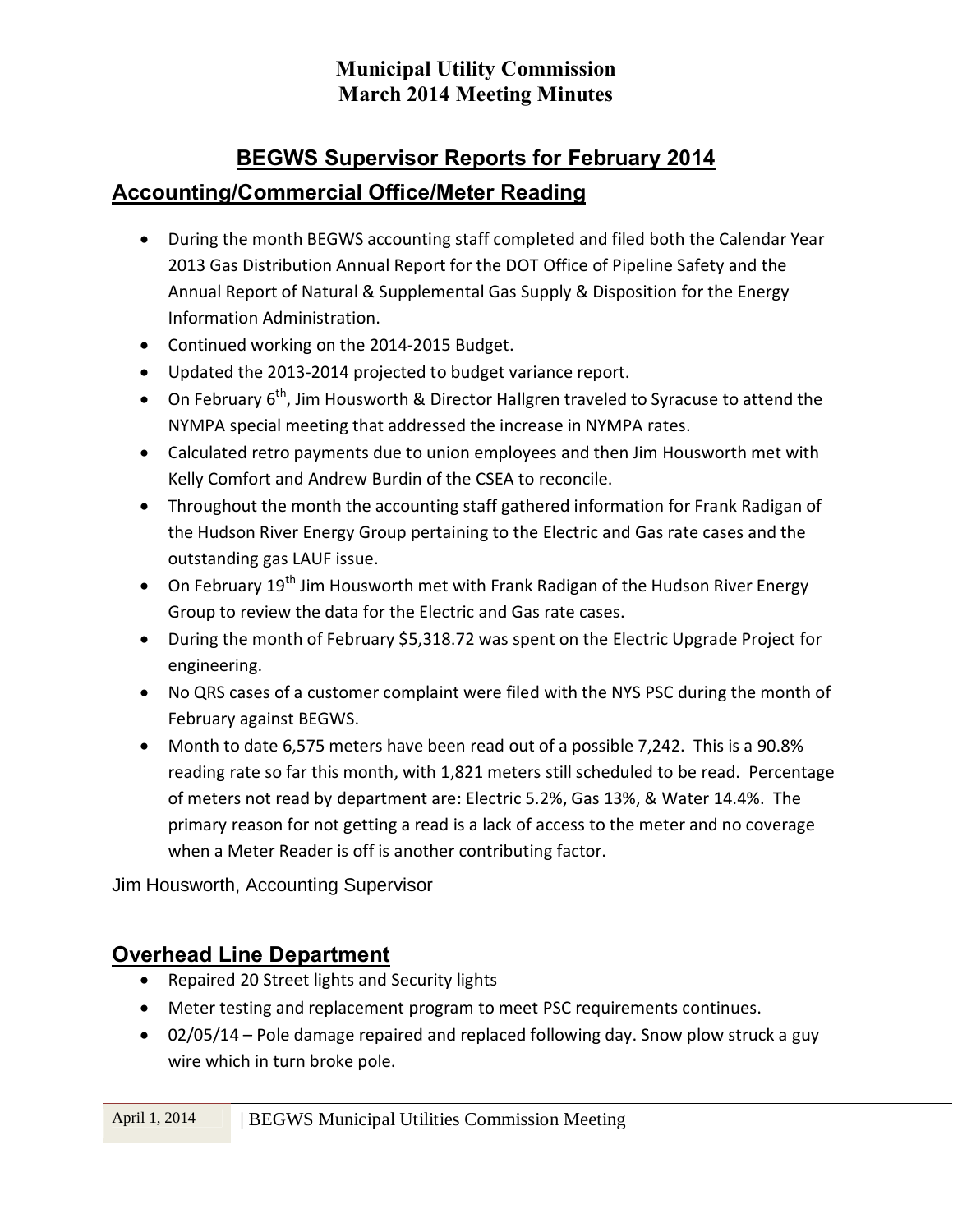- · 02/14/14 Power outage response. The NYSEG Bath Substation outage required caused several BEGWS circuits to trip when NYSEG reenergized its service to BEGWS. This required a concerted effort to restore all power. Several lines required phasing to fully restore power to all BEGWS Customers. See attached detailed report.
- · Pole replacements, transfer or wires and services is ongoing in preparation for the April voltage conversion.
- · The training and energizing of the new Fairview Substation has been rescheduled for March 7th. Shortly after the new transformers will be energized to soak for a period of time.
- The Meter Test lab has been thru a 5S process. The room has been cleaned out, dismantled, cleaned, repainted, and reorganized for more efficient operation.
- · Work continues to sort, clean, and reorganize all line tool and materials storage areas.
- · System voltages continue to be monitored due to the abnormally cold temperatures.

Mark Hawk, Overhead Line Supervisor

### **Utility Service Department**

- · Investigated 6 gas odor complaints.
- · Repaired Volume Corrector @ Phillips Lighting due to complete loss of configuration caused by malfunction of backup batteries.
- · Jason Causer and Don Bates have cleaned up the area above Gas meter test room and made trips to landfill to discard old computer accessories. They have also made bins so that we can generate revenue from our waste scrap metals.
- · Integrated controls has completed the Gas Scada upgrade.
- · Looking into (TAG) Technical Assistance Grants, which is a grant given to Utilities by the Department of Transportation. The monies from this grant (up to \$50,000.00 per utility) can be used to pay for Gas leak surveys, and equipment.
- · Due to NYSPSC Case 11-G-0565 pertaining to the natural gas explosion in Horseheads NY on 1/26/11: It has been requested by the PSC that BEGWS do a Risk Assessment on our system to see if BEGWS has any situations similar to the case in Horseheads. If risks are found a remediation plan is required to also be filed. We are also required to ramp up our public education plan, and retain audio recording records of all telephonic gas order reports.

Steven Larsen, Utility Service Supervisor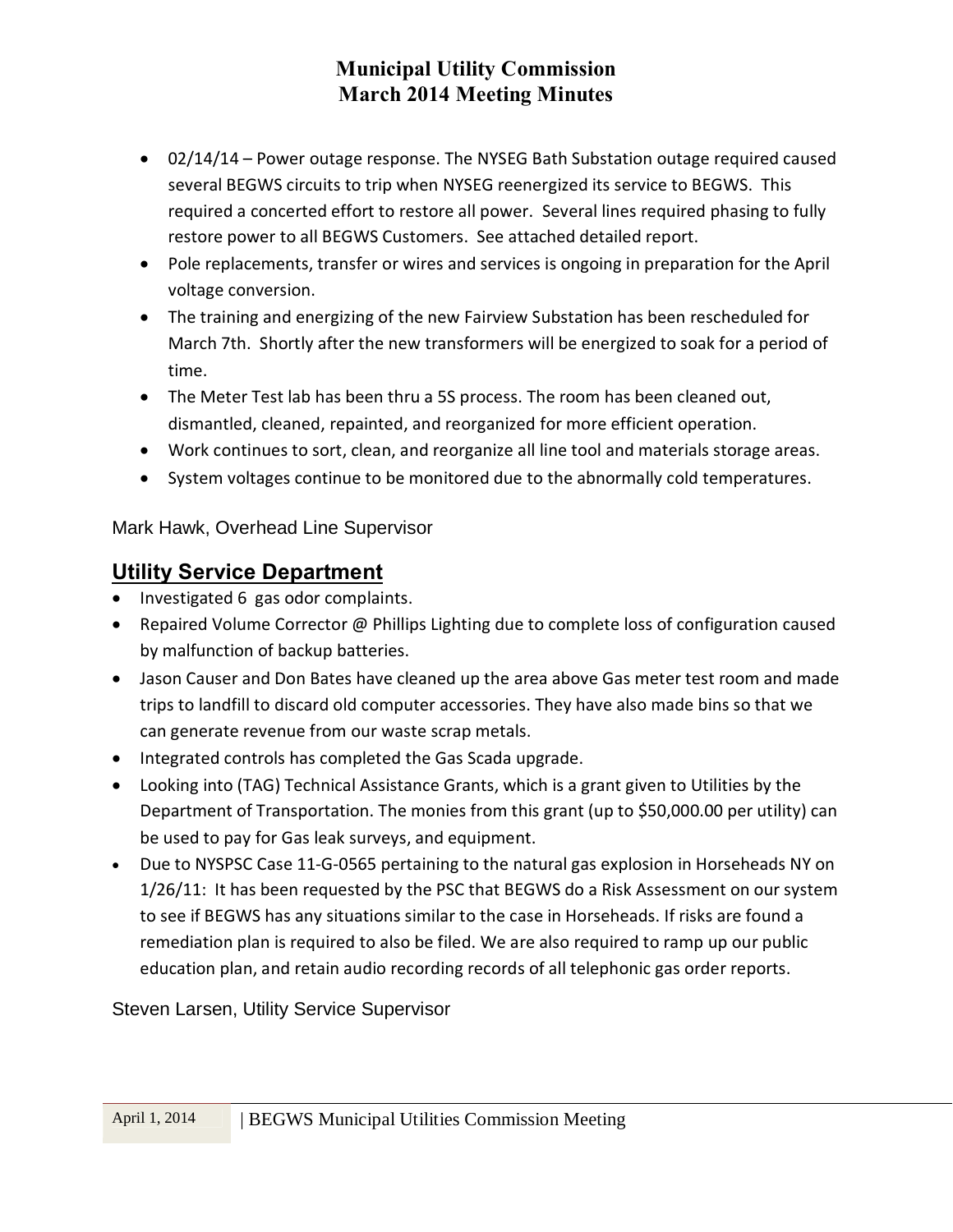### **Utility Maintenance Department**

### **Water:**

- · Repair 6" main leak (hole) East Washington St Ext.
- · Repair 6" main leak (hole) near #2 Bundy Ave.
- · Repair 6" main leak (circumferal) near #310 Burton St.
- · Replaced probe in wet well at Woodland Acres

### **Gas:** No work to report

### **Sewer:**

- · Requested MW Controls to reprogram Enviroranger controls at Woodland Acres because of power failure in village. The controller lost its memory.
- · Cleaned Fruit Loop lift station of grease and washed down inside of lift station with lift station degreaser. (Sewer Truck)
- · Unplugged clogged sewer main near Ling –Lings west end

### **General:**

- · Performed numerous Dig Safety markings
- Snow removal performed around Office and shop area
- · Painted and did body work on U-4
- · Cleaned and painted shop walls
- · Painting wells at this time
- · Have done many Dig Safely Requests

Daniel Borhman, Utility Maintenance Supervisor

# **Wastewater Treatment Plant**

- · Daily lab test & regular maintenance
- · Repaired sludge line from digester to the belt press
- · 2/17/14 control panel for primary eff. Pumps shut down restarted and stayed until flow was normal. Ran pump on manual until M.W. control came and made repairs to the drives and replaced the transducer .
- · Removed the floating grease from the 3 clarifiers manually
- · Dan Stratton has successfully passed his NYS test as the last step in acquiring his WWT Operator certification. All training and testing are completed.

Royce Hoad, WWTP Chief Operator